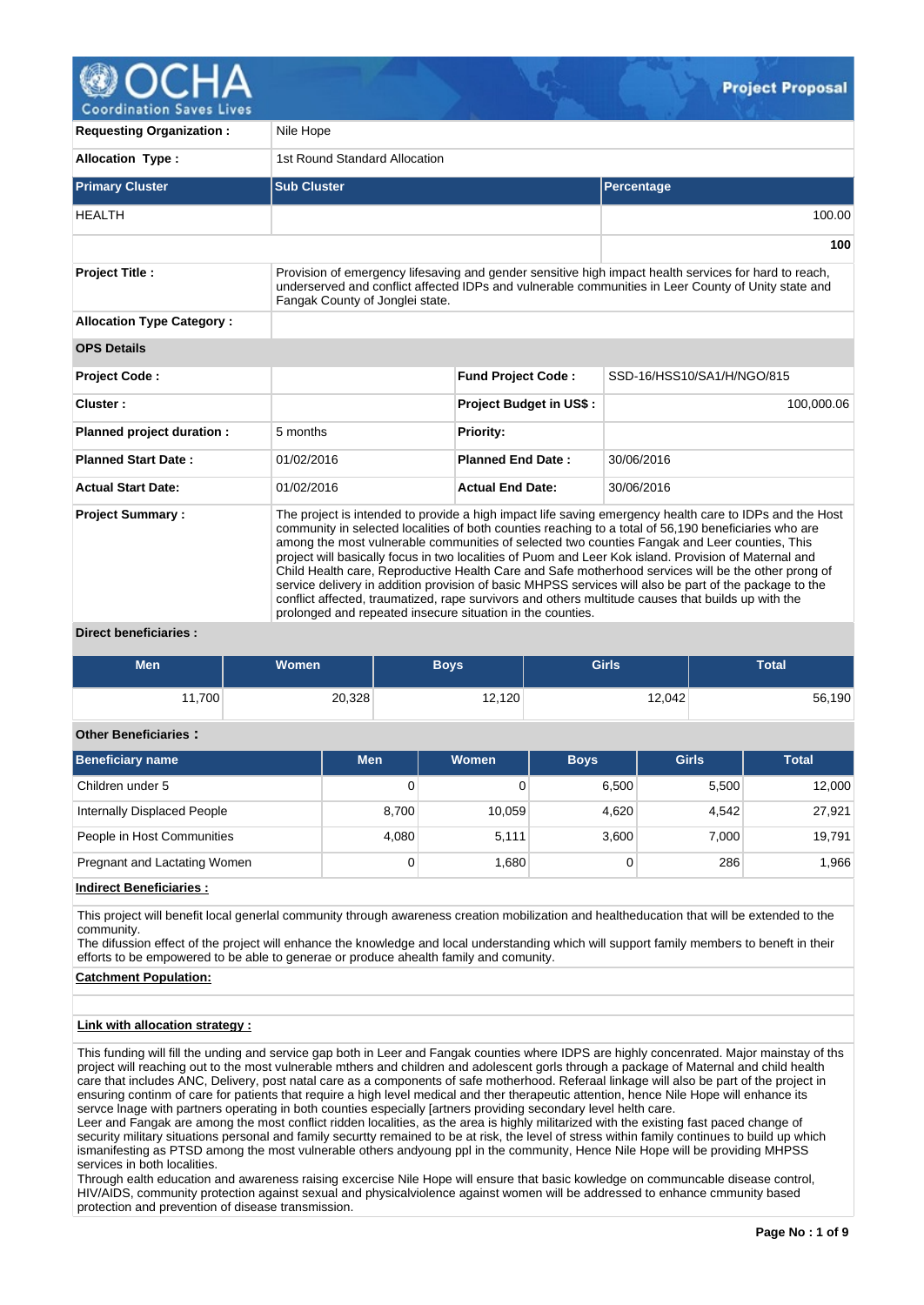## **Sub-Grants to Implementing Partners :**

| <u>ouv orants to implementing raithers.</u>            |                             |                       |  |                             |  |  |  |  |
|--------------------------------------------------------|-----------------------------|-----------------------|--|-----------------------------|--|--|--|--|
| <b>Partner Name</b>                                    |                             | <b>Partner Type</b>   |  | <b>Budget in US\$</b>       |  |  |  |  |
|                                                        |                             |                       |  |                             |  |  |  |  |
| Other funding secured for the same project (to date) : |                             |                       |  |                             |  |  |  |  |
|                                                        | <b>Other Funding Source</b> |                       |  | <b>Other Funding Amount</b> |  |  |  |  |
|                                                        |                             |                       |  |                             |  |  |  |  |
| <b>Organization focal point:</b>                       |                             |                       |  |                             |  |  |  |  |
| <b>Name</b>                                            | <b>Title</b>                | <b>Email</b>          |  | <b>Phone</b>                |  |  |  |  |
|                                                        |                             |                       |  |                             |  |  |  |  |
| Getachew Gezahegn                                      | <b>Health Advisor</b>       | getachew@nilehope.org |  | +211928747787               |  |  |  |  |
| David Tolu                                             | Health manager              | dtolu@nilehope.org    |  | +211928747787               |  |  |  |  |
| <b>BACKGROUND</b>                                      |                             |                       |  |                             |  |  |  |  |

#### **1. Humanitarian context analysis**

The common causes of morbidity, especially boys and girls under 5 years continue to be communicable disease especially acute respiratory infections, diarrheal disease and malaria. In 2015, outbreaks such as cholera, measles, and kala azar continue to be a significant burden of disease. Lack of access to ANC/ante natal care, safe options for delivery and post natal care are primary health needs for women. Only 56% of population has no access to health care showing that only a fraction of the population has access to health care. Provision of essential and emergency health care to displaced populations is a major need for 2016. Joint IRNA Report to New Fangak August 12-14/2015 showed the IDP population is estimated to be 19,092 which is over double of the host community both in New Fangak and Wichmoun payam (SSRA). The county is inhabited by an extremely vulnerable and traumatized community who are physically and psychologically exposed to multitude of stressors. Access to basic services in the area is literally non-existent, The same assessment showed that with the high armed elements The only means of movement within the county is the river. CMA is the lead organization supporting basic Primary health care in the area. Similarly Kok Island Leer County is a site where over 15,000 IDPs are is described as a hard to reach location for it is only accessible through direct flight and through the river if used Nyhal route. This makes access to and delivery of basic supplies, medical equipment and drugs too expensive and at a time difficult despite using all possible means. With the rainy season ahead (Aprilmay) access to the islands and isolated localities in fangak will remain to be difficult, calling for the need to preposition and plan ahead in all matters related to sustainable mobile clinics with all a self-sustaining capacity during the time of a total break in material and logistic support..

The major barrier towards timely response and support to fro field Juba is access to communication means, With regard to fangak and Leer both counties are only accessible through either Thuraya/Sathelite Phone/ and or internet services such as portable Bush internet in the isolated islands of Kok and Puom areas. Provision of EPI activities in both fangak and Leer had been a difficult challenge as there is no cold chain system in place.

Immunization services in most areas of our operation were difficult for reasons related to access and vaccine supply as most of the solar refrigerators that used to exist in Leer (Adok PHCU) were destroyed and looted as a result of the active conflict. This translates to the need of an active surveillance and building the local capacity towards emergency preparedness and response so as ¬¬to detect and deter any occurrence of outbreaks and epidemics in case of existence

#### **2. Needs assessment**

Since 2008 Nile Hope had been supporting those areas to date and has a clear understanding of the IDP localities, movement and needs in these counties. Thorough the support from HPF Nile Hope had been supporting five facilities in Leer County, but following the conflict and recurrent attack the project is now focusing on provision of emergency services in selected localities. Which is too small to cover the community needs Leer and Fangak counties remains in a dare need of emergency health support.

Leer County following the recurrent attacks, IDPs have experienced multiple displacements and health service infrastructure has been significantly damaged had left facilities destroyed and deserted as the local community from Tonyor, Dindin, Gandor, Yang and Rubichany had left their places and escape to a swampy islands within the county namely Toyriak, Kok, Gaph and Nyoat areas of Leer and IDPs concentration localities of Fangak areas which are relatively safer. The repeated attacks displacement had also exposed the community to be at a higher level of insecurity which builds up lawlessness alcoholism and physical and sexual harassments to girls and unaccompanied children, Nile Hope is targeting these islands and hard to reach areas which are physically inaccessible Payams and villages of Leer and Fangak Counties with psychosocial, medical and Rh services to survivors and victims. The unpredictable and changing nature of health emergencies in South Sudan highlights the need for flexible and rapidly available humanitarian response. Hence the emergency funding will enable Nile Hope to respond to the health and nutrition needs of the community affected by the ongoing conflict in the areas.

### **3. Description Of Beneficiaries**

The project mainy targets children under five, mothers and adolescent girls in provision of immunization, safe motherhood and reproductive health care services to IDPs and the host communityin their respective areas.

It also targets the general population through provision of primary health care and basic priventive and curative care which are the pillars of the emergency health care service in all the two coflict affected counties.

Hence IDPs, the host community thats is located n the had to reach nd insecure localities are the prime tarets and beneficiaries of the emergency health care service in Fangak and Leer counties.

Through this project a total of 56,000 the population of the two counties Fangak and Leer will be reached with immediate life-saving services especially IDPs and the host community,

Assessment in Fangak 13,404 House-holds were registered in a joint RRM mission with UNICEF. Nile Hope estimates that there are over 43,000 IDPs within the islands in Leer County.

#### **4. Grant Request Justification**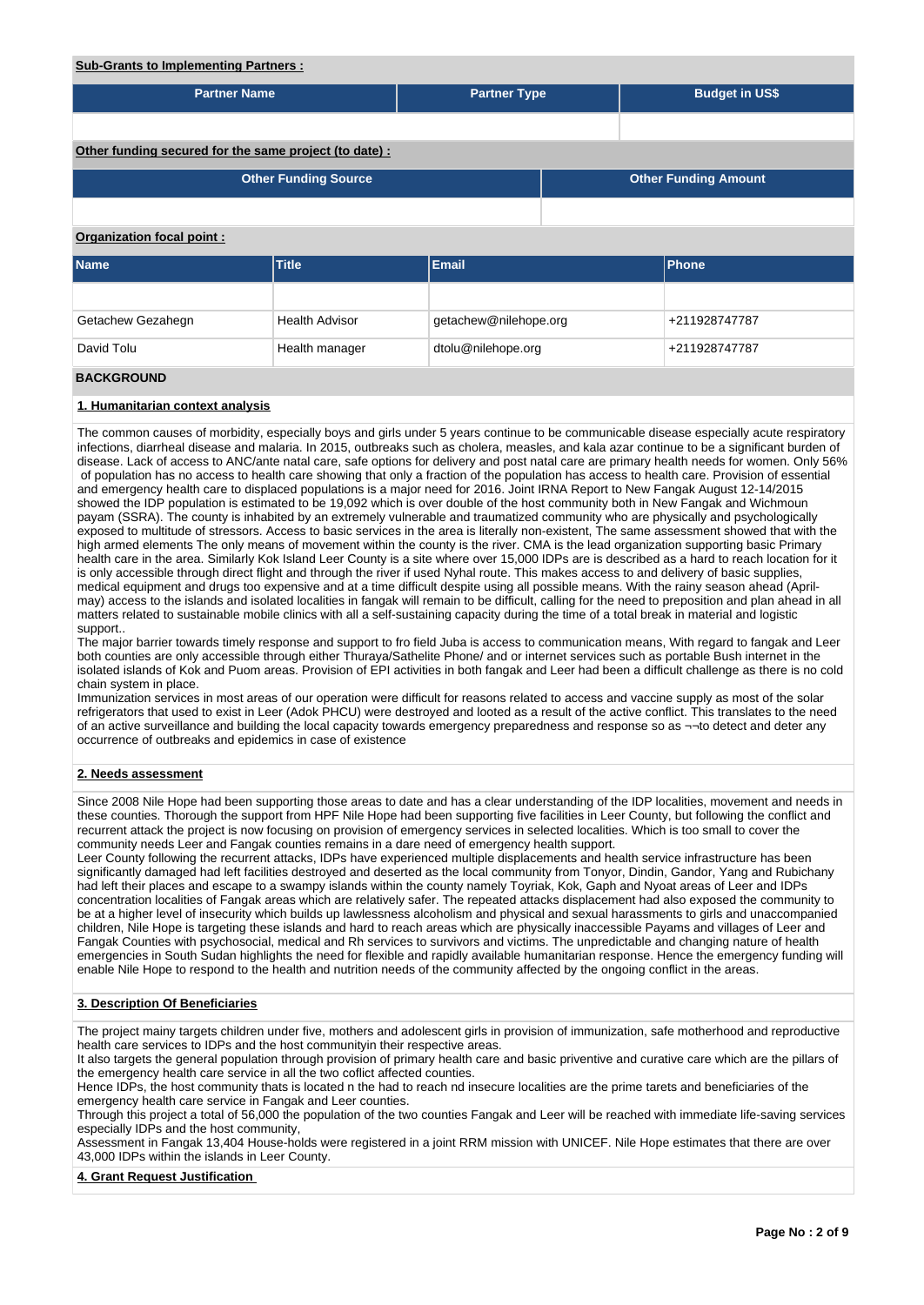Thorough the support from HPF Nile Hope had been supporting five facilities in Leer County, but following the conflict and recurrent attack the project is now focusing on provision of emergency services in selected localities. Which is too small to cover the community needs Leer and Fangak counties remains in a dare need of emergency health support. In Leer County following the recurrent attacks, IDPs have experienced multiple displacements and health service infrastructure has been significantly damaged had left facilities destroyed and deserted as the local community from Tonyor, Dindin, Gandor, Yang and Rubichany had left their places and escape to a swampy islands within the county namely Toyriak, Kok, Gaph and Nyoat areas of Leer and IDPs concentration localities of Fangak areas which are relatively safer. The repeated attacks displacement had also exposed the community to be at a higher level of insecurity which builds up lawlessness alcoholism and physical and sexual harassments to girls and unaccompanied children, Nile Hope is targeting these islands and hard to reach areas which are physically inaccessible Payams and villages of Leer and Fangak Counties with psychosocial, medical and Rh services to survivors and victims. The unpredictable and changing nature of health emergencies in South Sudan highlights the need for flexible and rapidly available humanitarian response. Hence the emergency funding will enable Nile Hope to respond to the health and nutrition needs of the community affected by the ongoing conflict in the areas.

### **5. Complementarity**

This project will complement to the existing emeregency health care in Fangak and leer coounties that were supported by the emergency gap funding (CHF). A project supported by Health Polled fund had been streamlined to supporting IDPs in Kok islands which now has to reorganize and focus in to the fixed facility based health care, hence this fundingwill enable nile hope to sustain the existing emergency mobile clinic in Kok island of Leer County.

## **LOGICAL FRAMEWORK**

#### **Overall project objective**

To improve access to health care services for IDPS and the local communities in Kok island of Leer County, IDPs and the Host IDPS of Puom in Fangak County of Jonglei state by mid of 2016. This will happen thorugh Improved access to high impact primary health care services and practices by the vulnerable target groups including the IDPs community in the targeted counties as well as strengthening the capacity of the service providers to prevent, direct and effectively manage disease outbreaks and provide psychosocial support and mental health services for the vulnerable population to alleviate suffering and maintain their dignity.

| <b>HEALTH</b>                                                                                                                                                                                                                                                                                         |                                                                                                                                              |                                 |
|-------------------------------------------------------------------------------------------------------------------------------------------------------------------------------------------------------------------------------------------------------------------------------------------------------|----------------------------------------------------------------------------------------------------------------------------------------------|---------------------------------|
| <b>Cluster objectives</b>                                                                                                                                                                                                                                                                             | <b>Strategic Response Plan (SRP) objectives</b>                                                                                              | <b>Percentage of activities</b> |
| CO1: Improve access, and scale-up<br>responsiveness to, essential emergency<br>health care, including addressing the major<br>causes of mortality among U5C (malaria,<br>diarrhea and Pneumonia), emergency<br>obstetric care and neonate services in<br>conflict affected and vulnerable populations | HRP 2016 SO1: Save lives and alleviate<br>suffering through safe access to services and<br>resources with dignity                            | 50                              |
| CO <sub>2</sub> : Prevent, detect and respond to<br>epidemic prone disease outbreaks in conflict<br>affected and vulnerable populations                                                                                                                                                               | HRP 2016 SO1: Save lives and alleviate<br>suffering through safe access to services and<br>resources with dignity                            | 25                              |
| CO3: Improve access to psychosocial<br>support and mental health services for the<br>vulnerable population, including those<br>services related to the SGBV response                                                                                                                                  | HRP 2016 SO2: Ensure communities are<br>protected, capable and prepared to cope with<br>significant threats                                  | 25                              |
|                                                                                                                                                                                                                                                                                                       | Contribution to Clueter/Cooter Objectives : Nile Hene bee limited its petivities to purely its emergency response boolth petivities to be in |                                 |

**Contribution to Cluster/Sector Objectives :** Nile Hope has limited its activities to purely its emergency response health activities to be in agreement with thecluster objectives that meet to contribute to the three Cluster objectives, All the activities are streamed to achieve improved access thorugh opening mobile cinics and timely provision and distribution of essential drugs to hard to reach localities, In this project three mobile clinics wll be opened in selected hard to reach and inaccessible areas.

This project is also able to target the most affected cunties Leer and Fangak where access to and movement within these areas is challenging and the IDPs and he host community are decisively unale to access basic and life saving humanitarian services, this areas are epidemic prone sections as they do not have access to preventive health care and services where Nile Hope will reach the community through this entails thar Nile hope will contribute to the cluster objectives of preventing detecting and responding to epidemic prone disease outbreak in conflict affected and vulnerable community which is in total greement with the cluster objectives and strategic rsponce plan. The activities intended to be implemented in all the three counties are streamlined towards the strategic responce plan and there by the custer objectives, the activities include:- that the ealth Cluster objetives are meet include: Settig up three mobile clinics, Purchasing and distribution of drugs and medcal supplies to all the three coounties, Prrovision of safe motherhood and RH services to mothers and adolescent girls, Povision of preventive and curative health care to major health problems in all the three conflcit affected counties who have been affected by conflict; Recruiting and deployment of health workers

Conducting community mobilization and health education to the conflict affected general public, Training health workers and community health promoters on emeregency preparddness and response and outbreak investigation andmitigation methods, Training health workers on safe motherhood, maternal and child health careprovision to midwives, nurses and clinical officers.

#### **Outcome 1**

Reduce Morbidity and mortality rate among women, men, boys and girls of the conflict affected and vulnerable community and IDPs of leer and fangak

# **Output 1.1**

# **Description**

Basic curative and preventive health care services provided to 12,100 men, 14,500 women, 10,500 girls and 10,000 boys in Fangak and Leer counties

#### **Assumptions & Risks**

Security in the area will be relatively calm, communitywill be willing to access and use helth services i their locality, health wokers willing to move to the conflict affected area and provide basic services.

### **Activities**

**Activity 1.1.1**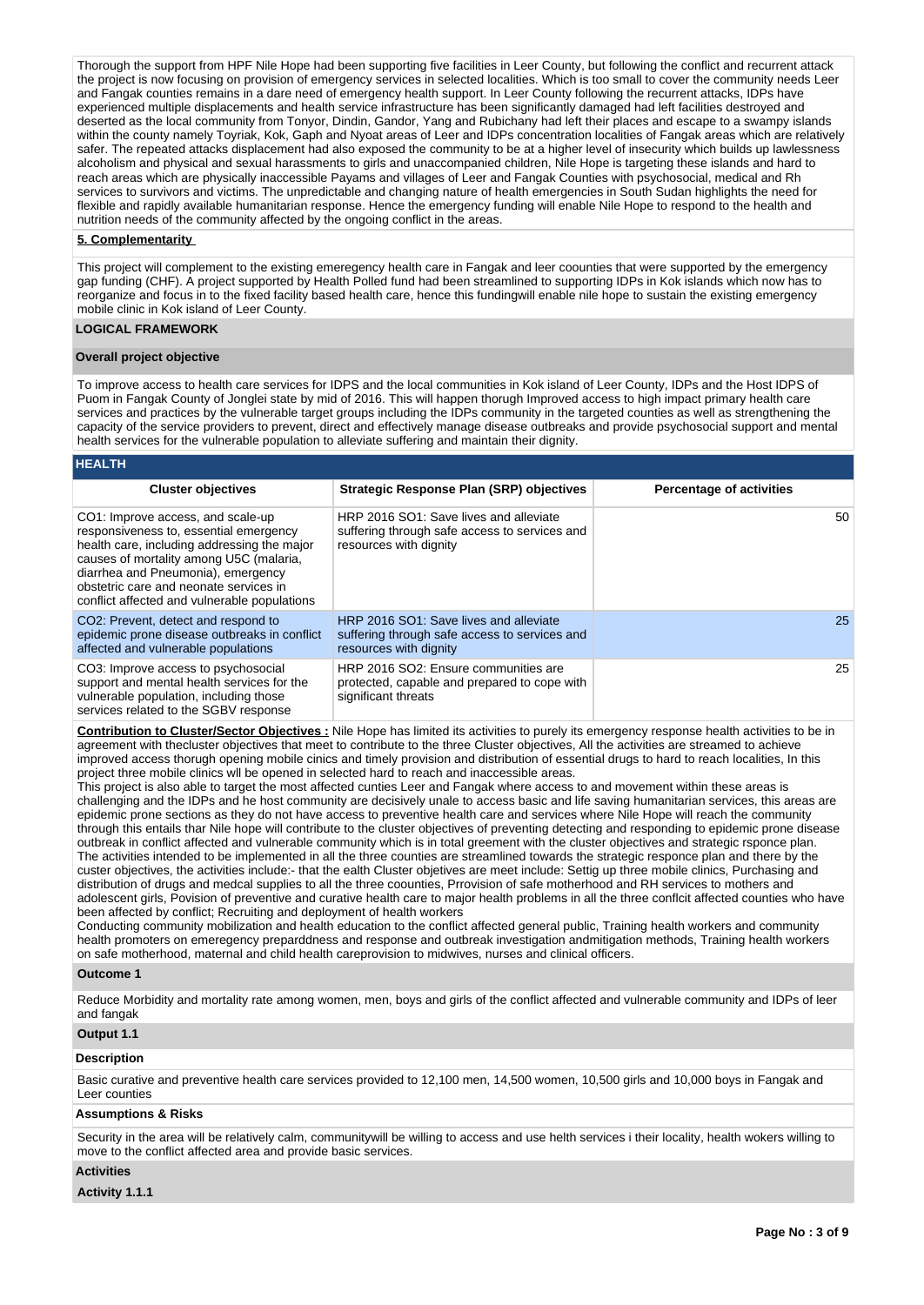Provide emergency preventive and curative health care to 7,150 men, 8,000 women, 6,400 boys and 6,800 girls which incldes management and care of communicable diseases /Kalazar, malaria etc/ and provision of safe motherhood services to pregnant and lactating mothers.

### **Activity 1.1.2**

Purchase and preposition of basic/emergency drugs and medical supplies to ensure access to drugs and drugs and prevent drug stockouts in all the facilities of operation

### **Activity 1.1.3**

Distribute 500 Safe delivery kits to mothers in the thrird trimister of pregnancy for all the facilities in Fangak and Leer countties. **Indicators**

|                                   |                                                |                                                                                                                   |            | <b>End cycle beneficiaries</b> |                   | End<br>cycle  |
|-----------------------------------|------------------------------------------------|-------------------------------------------------------------------------------------------------------------------|------------|--------------------------------|-------------------|---------------|
| Code                              | <b>Cluster</b>                                 | <b>Indicator</b>                                                                                                  | <b>Men</b> | <b>Women</b>                   | <b>Boys Girls</b> | <b>Target</b> |
| Indicator 1.1.1                   | HEALTH                                         | Frontline # of births attended by skilled birth<br>attendants in conflict-affected and other<br>vulnerable states |            | 80                             |                   | 80            |
| Record books.<br>Quarterlt report | <b>Means of Verification:</b> Monthly reports, |                                                                                                                   |            |                                |                   |               |
| Indicator 1.1.2                   | HEALTH                                         | Frontline # of staffs trained on Clinical<br>Management of Rape (CMR)                                             | 24         | 18                             |                   | 42            |
| Monthly and<br>Quarterly report   | <b>Means of Verification: Record books,</b>    |                                                                                                                   |            |                                |                   |               |

### **Outcome 2**

Knowledge and skill of health workers enhanced to be able to prevent, detect and respond to disease outbreaks.

### **Output 2.1**

#### **Description**

Under five yeas of age provided with measles vaccination in health facilities of Fangak and Leer counties and protected from vaccine preventable diseases

### **Assumptions & Risks**

Access to facilities is ensured and there wont be insecurity incidnes, Mothers will be keen to and willing to bring their children to the facility for vaccination, Vaccine will be made available to be transported to the counties

### **Activities**

### **Activity 2.1.1**

Provide measles immunization services to under five children and mothers of reprouctive age group with respective antigens.

### **Activity 2.1.2**

Conduct weekly data collection and analysis of disease occurence and send data for local action on a timely basis.

## **Indicators**

|                                                                                                                                           |                                                                                                            |                                                                                                                | <b>End cycle beneficiaries</b> |              |             |              | <b>End</b><br>cycle |  |
|-------------------------------------------------------------------------------------------------------------------------------------------|------------------------------------------------------------------------------------------------------------|----------------------------------------------------------------------------------------------------------------|--------------------------------|--------------|-------------|--------------|---------------------|--|
| Code                                                                                                                                      | <b>Cluster</b>                                                                                             | <b>Indicator</b>                                                                                               | <b>Men</b>                     | <b>Women</b> | <b>Boys</b> | <b>Girls</b> | <b>Target</b>       |  |
| Indicator 2.1.1                                                                                                                           | <b>HEALTH</b>                                                                                              | Frontline # of children 6 to 59 months receiving<br>measles vaccinations in emergency or returnee<br>situation |                                | 900          | 1,700       |              |                     |  |
| <b>Means of Verification:</b> Monthly facility report,<br>Record books.<br>Progres report                                                 |                                                                                                            |                                                                                                                |                                |              |             |              |                     |  |
| Indicator 2.1.2                                                                                                                           | <b>HEALTH</b><br>26<br>18<br>Frontline # of staff trained on disease surveillance<br>and outbreak response |                                                                                                                |                                |              |             |              | 44                  |  |
| <b>Means of Verification:</b> Training report,<br>Monthly progress report                                                                 |                                                                                                            |                                                                                                                |                                |              |             |              |                     |  |
| Output 2.2                                                                                                                                |                                                                                                            |                                                                                                                |                                |              |             |              |                     |  |
| <b>Description</b>                                                                                                                        |                                                                                                            |                                                                                                                |                                |              |             |              |                     |  |
|                                                                                                                                           |                                                                                                            | Emergency prepardness and responce mechanism established in Fangak and leer counties                           |                                |              |             |              |                     |  |
| <b>Assumptions &amp; Risks</b>                                                                                                            |                                                                                                            |                                                                                                                |                                |              |             |              |                     |  |
| Working situation /security and mobility within ares of operaton remains calm,<br>Health workers will be available to be trained on ERnR. |                                                                                                            |                                                                                                                |                                |              |             |              |                     |  |
| <b>Activities</b>                                                                                                                         |                                                                                                            |                                                                                                                |                                |              |             |              |                     |  |
| Activity 2.2.1                                                                                                                            |                                                                                                            |                                                                                                                |                                |              |             |              |                     |  |
|                                                                                                                                           |                                                                                                            | Povide health education and promotion message to 12864 (6561 women and 6303 men) in Leer and Fangak counties.  |                                |              |             |              |                     |  |

# **Activity 2.2.2**

Conduct timely collection and analysis of trend of disease occurence on a timely basis, and share with health team for action.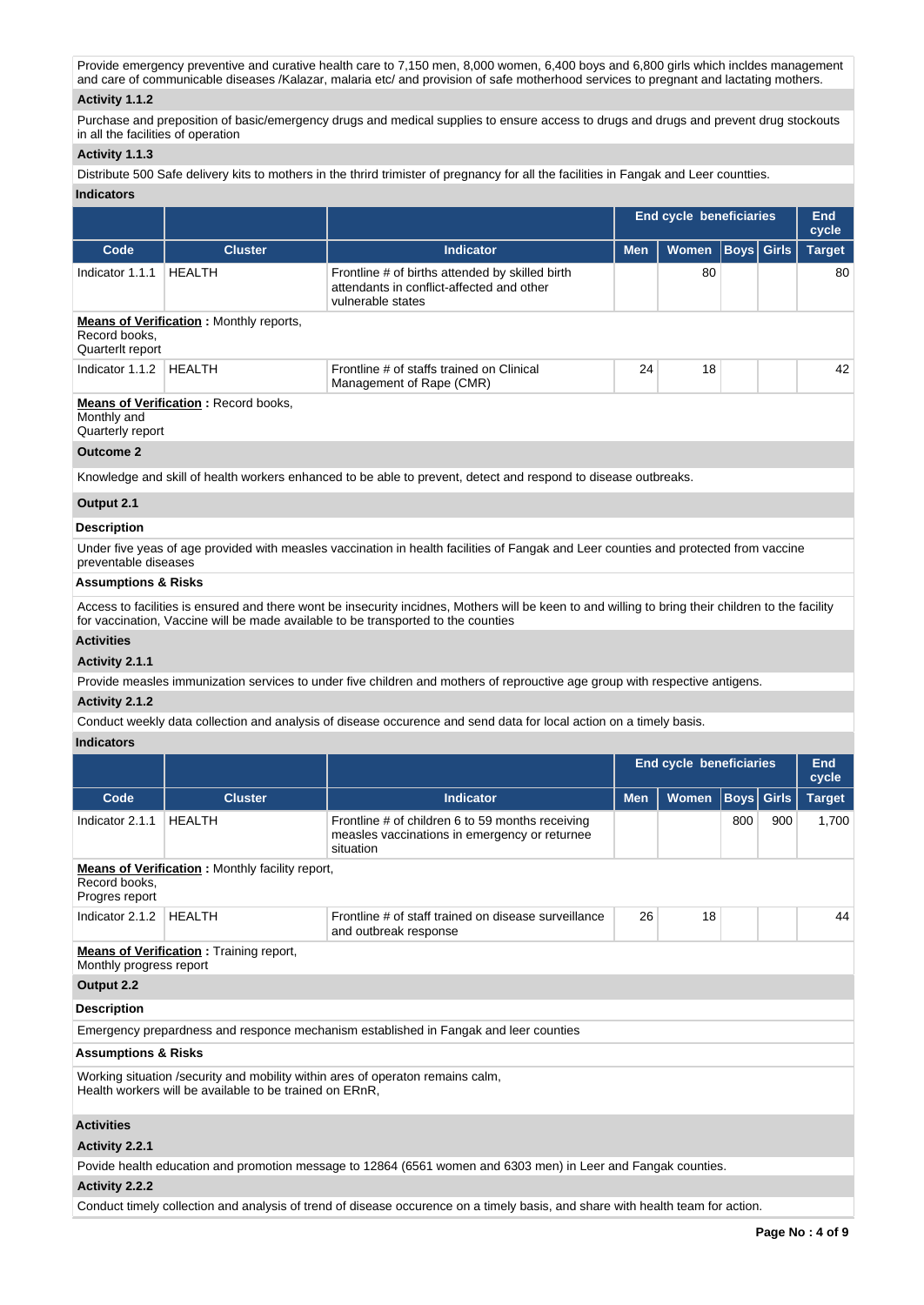## **Indicators**

| murawia                                                                                                           |                |                                                                                                                                        |                                |              |                   |  |                     |  |
|-------------------------------------------------------------------------------------------------------------------|----------------|----------------------------------------------------------------------------------------------------------------------------------------|--------------------------------|--------------|-------------------|--|---------------------|--|
|                                                                                                                   |                |                                                                                                                                        | <b>End cycle beneficiaries</b> |              |                   |  | <b>End</b><br>cycle |  |
| Code                                                                                                              | <b>Cluster</b> | Indicator                                                                                                                              | <b>Men</b>                     | <b>Women</b> | <b>Boys</b> Girls |  | <b>Target</b>       |  |
| Indicator 2.2.1                                                                                                   | <b>HEALTH</b>  | Frontline # of epidemic prone disease alerts<br>verified and responded to within 48 hours                                              |                                |              |                   |  | 24                  |  |
| <b>Means of Verification:</b> Weekly IDSR report,<br>Monthly HMIS report                                          |                |                                                                                                                                        |                                |              |                   |  |                     |  |
| Outcome 3                                                                                                         |                |                                                                                                                                        |                                |              |                   |  |                     |  |
|                                                                                                                   |                | Improve access to and demand for health services among the most conflict affected and vulnerable community of Fangak and Leer counties |                                |              |                   |  |                     |  |
| Output 3.1                                                                                                        |                |                                                                                                                                        |                                |              |                   |  |                     |  |
| <b>Description</b>                                                                                                |                |                                                                                                                                        |                                |              |                   |  |                     |  |
| Set-up 2 mobile health facilities in the hard to reach and in accessible localitions of Fangak and Leer counties. |                |                                                                                                                                        |                                |              |                   |  |                     |  |
| <b>Assumptions &amp; Risks</b>                                                                                    |                |                                                                                                                                        |                                |              |                   |  |                     |  |

Access to the aras emain possible,

Security allows free movement,

## **Activities**

## **Activity 3.1.1**

Provide community awareness education to mothers, adolescent girls and the most vulnerable section of the community on health care provision and the imprtance of early treatment and disease prevention.

### **Activity 3.1.2**

Seting up two mobile cinics in Fagak and Leer counties in selected hard to reach and inaccesible areas.

### **Activity 3.1.3**

Rehabilitate three facilities of Leer and Fangak areas that are damaged as a result of the conflict in the counties.

### **Indicators**

|                                                                     |                                               |                                                                                                        | <b>End cycle beneficiaries</b> |              |           |             | End<br>cycle  |  |  |
|---------------------------------------------------------------------|-----------------------------------------------|--------------------------------------------------------------------------------------------------------|--------------------------------|--------------|-----------|-------------|---------------|--|--|
| Code                                                                | <b>Cluster</b>                                | <b>Indicator</b>                                                                                       | <b>Men</b>                     | <b>Women</b> |           | Boys  Girls | <b>Target</b> |  |  |
| Indicator 3.1.1                                                     | HEALTH                                        | Frontline # Number of functional health facilities in<br>conflict-affected and other vulnerable states |                                |              |           |             |               |  |  |
| <b>Means of Verification:</b> Monthly and quarterly progress report |                                               |                                                                                                        |                                |              |           |             |               |  |  |
| Indicator 3.1.2                                                     | HEALTH                                        | Frontline # of people reached by health education<br>and promotion before and during outbreaks         | 5,000                          | 6,504        | 5,20<br>0 | 6,20        | 22,904        |  |  |
| facility -education record books                                    | <b>Means of Verification:</b> Monthly report, |                                                                                                        |                                |              |           |             |               |  |  |
| <b>Additional Targets:</b>                                          |                                               |                                                                                                        |                                |              |           |             |               |  |  |
| <b>M&amp;R</b>                                                      |                                               |                                                                                                        |                                |              |           |             |               |  |  |

### **Monitoring & Reporting plan**

Nile Hope health department together with county health coordinators and field coordination offices will play the role of getting the reports compiled and shared with the health cluster and relevant local partners. Weekly IDSR and monthly HMIS report will be shared woth WHO and the Ministry of health and will also be part of the county report at all levels. Nile Hope will ensure a timely and complete narrtive progress and fnal report is shared with the cluster. Health coordinator will be responsible to spearhead project implementation and updating the cluster on project progress. County health coordinators of both locations (Fangak and Leer) will be the prime focal people to timely compile analyze and share reports within the county and Nile hope cordination office. Programs coordinator will have the role of supporting the health departmet head ad his team in timeliness and completeness of reports to ensure reports are complete timely and with all the relevant information, while the country director will play an ovesight and liaison role in the process of project implementation representing the orgaization.

### **Workplan**

| <b>Activitydescription</b>                                                                                                                                                                                                                                                                          | Year | $\mathbf{z}$ | -3           |   | -5 | -6 I | $\mathbf{F}$ | -8 I |  | 9 10 11 12 |  |
|-----------------------------------------------------------------------------------------------------------------------------------------------------------------------------------------------------------------------------------------------------------------------------------------------------|------|--------------|--------------|---|----|------|--------------|------|--|------------|--|
| Activity 1.1.1: Provide emergency preventive and curative health care to 7,150<br>men, 8,000 women, 6,400 boys and 6,800 girls which incldes management and<br>care of communicable diseases /Kalazar, malaria etc/ and provision of safe<br>motherhood services to pregnant and lactating mothers. | 2016 | X.           | X            | X | X  | X    |              |      |  |            |  |
| Activity 1.1.2: Purchase and preposition of basic/emergency drugs and medical<br>supplies to ensure access to drugs and drugs and prevent drug stockouts in all the<br>facilities of operation                                                                                                      | 2016 | X            | $\mathsf{X}$ |   |    |      |              |      |  |            |  |
| Activity 1.1.3: Distribute 500 Safe delivery kits to mothers in the thrird trimister of<br>pregnancy for all the facilities in Fangak and Leer countties.                                                                                                                                           | 2016 | X.           | X            |   |    |      |              |      |  |            |  |
| Activity 2.1.1: Provide measles immunization services to under five children and<br>mothers of reprouctive age group with respective antigens.                                                                                                                                                      | 2016 |              |              | X | x  | x    |              |      |  |            |  |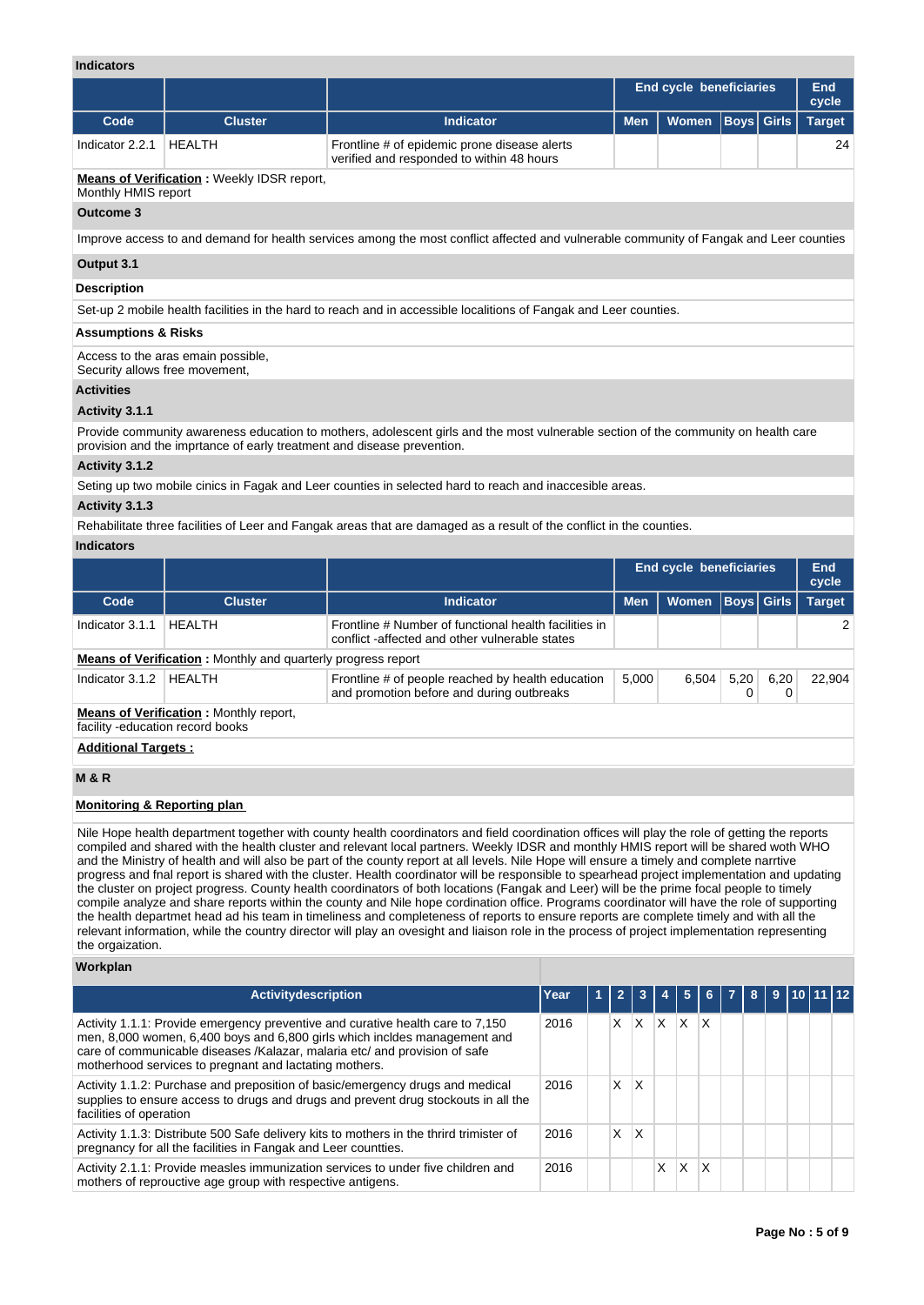| Activity 2.1.2: Conduct weekly data collection and analysis of disease occurence<br>and send data for local action on a timely basis.                                                                                           | 2016 | X. | X | ΙX.          | $\mathsf{X}$ | $\mathsf{I} \mathsf{X}$ |  |  |  |
|---------------------------------------------------------------------------------------------------------------------------------------------------------------------------------------------------------------------------------|------|----|---|--------------|--------------|-------------------------|--|--|--|
| Activity 2.2.1: Povide health education and promotion message to 12864 (6561)<br>women and 6303 men) in Leer and Fangak counties.                                                                                               | 2016 | x  |   |              |              |                         |  |  |  |
| Activity 2.2.2: Conduct timely collection and analysis of trend of disease occurence<br>on a timely basis, and share with health team for action.                                                                               | 2016 | X. | X | $\mathsf{X}$ | ΙX.          | $\mathsf{I} \mathsf{X}$ |  |  |  |
| Activity 3.1.1: Provide community awareness education to mothers, adolescent<br>girls and the most vulnerable section of the community on health care provision<br>and the imprtance of early treatment and disease prevention. | 2016 | X  | X | ΙX.          | ΙX           | ΙX                      |  |  |  |
| Activity 3.1.2: Seting up two mobile cinics in Fagak and Leer counties in selected<br>hard to reach and inaccesible areas.                                                                                                      | 2016 | x  |   |              |              |                         |  |  |  |
| Activity 3.1.3: Rehabilitate three facilities of Leer and Fangak areas that are<br>damaged as a result of the conflict in the counties.                                                                                         | 2016 | x  |   |              |              |                         |  |  |  |
|                                                                                                                                                                                                                                 |      |    |   |              |              |                         |  |  |  |

### **OTHER INFO**

### **Accountability to Affected Populations**

Community members and social structures will be part of the project implementation hence activities are geared to the standard level of the expectation of the beneficiaries.. Nile Hope will ensure that projects activities are implemented with full scope to the intended community in need with the standards set within the project. To ensure project sustainability, community members, the CHD and the local authority will e brought on board when the project commences. A continous engagement and consultation will be inplace to make sure that community needs and expectations are heard and a timely briefing to beneficiaries will be put inplace to ensre that project progress is shared and community is collectively aware of the status of the project.

#### **Implementation Plan**

Nile Hope shall ensure that planned activities are implemented at the scope of the planned time frame, a monitory and followup visit will e conducted by the technical team toensre service quality. Project imlementation will be strictly be followed with the developed log frame to ensure consistenceand quality, Narrative progress reports will be analuzed and shared with the cluster and MoH on a timely basis. Community based awareness creating health education will be provided. essential drugs will be made available to ensure that patients will be treated for medical aliments are timelymanaged. health workers will also be trained on the communicable disease control and disease preventio and control methods. Health volunteers will be trined to enhance referral linkage between commnity and mobilefacility.

### **Coordination with other Organizations in project area**

| Name of the organization | Areas/activities of collaboration and rationale                                                         |
|--------------------------|---------------------------------------------------------------------------------------------------------|
| <b>UNFPA</b>             | Nile Hope will be getting kits to support the Reproductive health care<br><sup>∣</sup> in both counties |

### **Environment Marker Of The Project**

A+: Neutral Impact on environment with mitigation or enhancement

#### **Gender Marker Of The Project**

2a-The project is designed to contribute significantly to gender equality

#### **Justify Chosen Gender Marker Code**

The project is designed in a way that it will reach the most vulnerable communty with a focusto Mothers and adolescent girls through the provision of Rape managemnt and services to that will ensure the welbeing of a mother and the new born are also the focus of the project which includes Family planing, ANC, deliery services and post natal care. hese are services that enhance the welbeing and empower mothers and adolescent grls to be impowered.

Prevention and promotive health care also focused to home health promoters where by almost 90 percent are female volunteers,This basically will empower mothers and adolescent girls.

#### **Protection Mainstreaming**

Nile hope Health team will work closely with protection team to ensure that community awareness on GBV, MHPSS care to survivors is provided, appart from social and community awareness raising excercises, Health team willl work closely to ensure a strongreferral linkage between Protection field team and our mobile service is createdhence rape and physical abuse survivors shall get Clinical managemnt through the continum of care.

Nile hope shall also ensure that the all boys and girls shall get equal rigts of getting medical services of all kinds. Confidentiallity of the identity of all rape survivors and victims of sexual and physical abuseshall be maintained at all levels of care.

### **Country Specific Information**

#### **Safety and Security**

This project will be implemented in the volatile and insecure areas of Leer County/Unity state/ Leer county had been a hot spot of repeated armed conflict since April/2015, Following signing of the compromised peace agreement te area is relativelt calm but with a high level of uncertainity. Fangak county is relativelt sttable and calm especially New fngak had been the IDPs settlement area for its geographically inaccessible for militry intervention and armed engagements, But its among the highly militarized counties in Jonglei state with aclose proximity to the government controlled areas.

### **Access**

Movement within the county during rainy season it is limted to the river through which almost Old and new Fangak can be reached, nile ope will use boat to reach to operation sites, and the county head quarter, While dring dry season most areasare are accessible by road but as the county is swampy movement by foot remains to be the least feasible meants to reach most payams. Leer county especiallt Kok Island is aong the IDP concentration points which is selected as a protection and hiding area from military

attacks, hence the only was to access Kok is by road to Adok and using boat to reach the IDPs locality.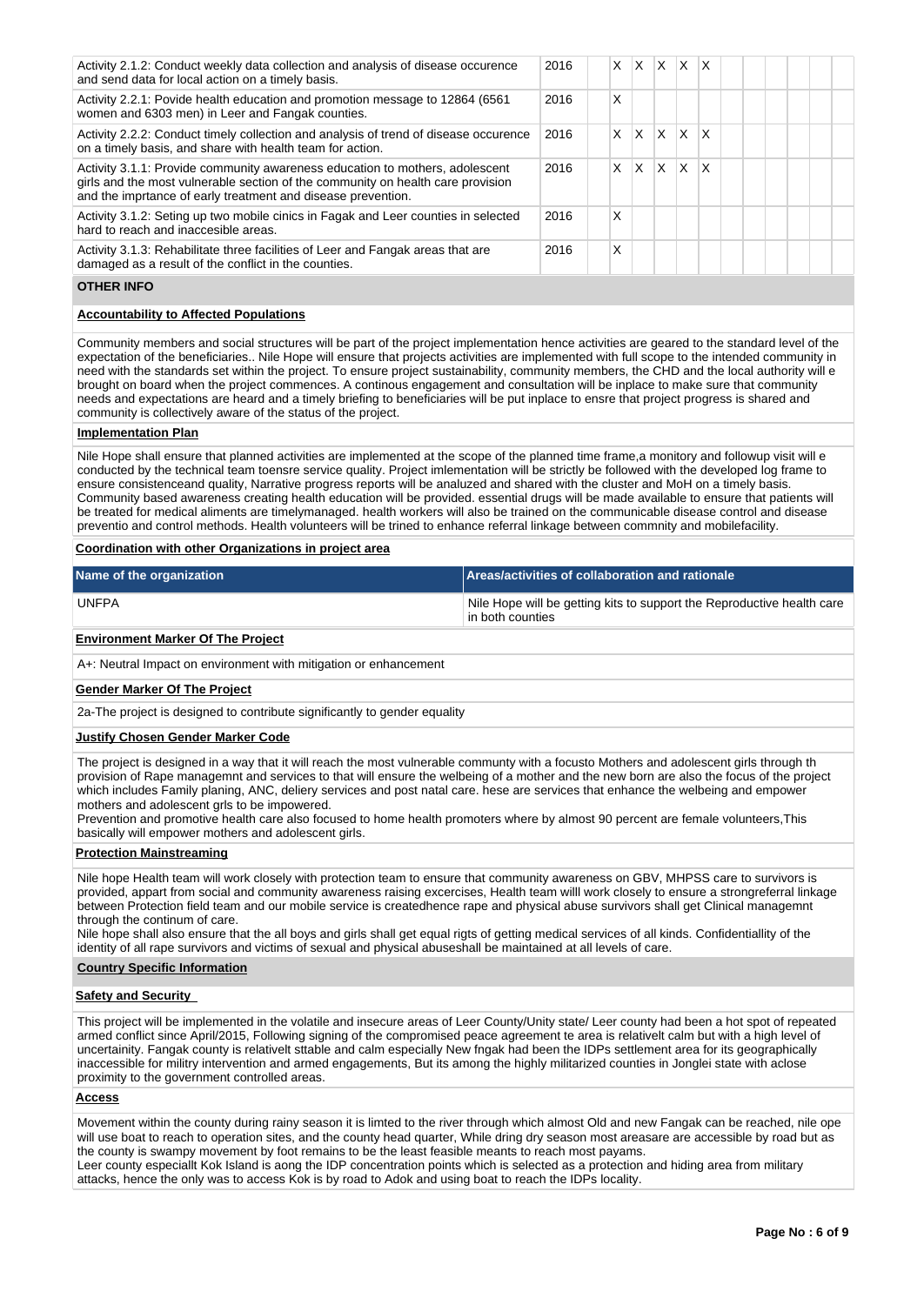# **BUDGET**

| Code | <b>Budget Line Description</b>                                                                                                                                                                                                                                                             |   | $D / S$ Quantity | <b>Unit</b><br>cost    | <b>Duration</b><br><b>Recurran</b><br>ce | %<br>charged<br>to CHF | <b>Total Cost</b> |  |  |
|------|--------------------------------------------------------------------------------------------------------------------------------------------------------------------------------------------------------------------------------------------------------------------------------------------|---|------------------|------------------------|------------------------------------------|------------------------|-------------------|--|--|
|      | <b>Staff and Other Personnel Costs</b>                                                                                                                                                                                                                                                     |   |                  |                        |                                          |                        |                   |  |  |
| 1.1  | Health Advisor (1)                                                                                                                                                                                                                                                                         | D |                  | 1 6,000<br>.00         | 5                                        | 30%                    | 9,000.00          |  |  |
|      | 1. Spear heads the project implimentation and works for five months charges 50% to CHF, he is the technical head of the<br>activities implemented in thisproject, he is responsible to technically support and monitor project implementation meeting set<br>standards                     |   |                  |                        |                                          |                        |                   |  |  |
| 1.2  | Helth Manager (1)                                                                                                                                                                                                                                                                          | D |                  | $1 \mid 5,500$<br>.00  | 5                                        | 30%                    | 8,250.00          |  |  |
|      | Assists the health advisor to ensure projects are implemented witn set standards health, in compling and finalizing rports                                                                                                                                                                 |   |                  |                        |                                          |                        |                   |  |  |
| 1.3  | Health Supervisors/Coordinators                                                                                                                                                                                                                                                            | D |                  | $4 \mid 2,500$<br>.00  | 5                                        | 25%                    | 12,500.00         |  |  |
|      | Ensure project implementation and follow set activities I their respective counties nd ensure that uality and life saving services<br>are rendered to te community in need                                                                                                                 |   |                  |                        |                                          |                        |                   |  |  |
| 1.4  | Nurses (4)                                                                                                                                                                                                                                                                                 | D |                  | 4 700.0<br>O           | 5                                        | 100%                   | 14,000.00         |  |  |
|      | Three Nurses will be assigned (One per operation ste) to provide basic nursing care to patients ans assist the health team in<br>clinical management of patients in their respective areas of operation.                                                                                   |   |                  |                        |                                          |                        |                   |  |  |
| 1.5  | Mid wives (2)                                                                                                                                                                                                                                                                              | D |                  | 2 700.0<br>0           | 5                                        | 100%                   | 7,000.00          |  |  |
|      | Two midwives will be at \$800 per month for a period of six onths chargig 100% of their pay, They will be respnsible to provide<br>ANC, delivery, PNC and family planing services to pegnant and lactating mothers and Uder five children wthin their respective<br>mobilecatchment areas. |   |                  |                        |                                          |                        |                   |  |  |
| 1.6  | CHW Mobile Clinics in Fangak and Pig IDP site                                                                                                                                                                                                                                              | D |                  | $2 \mid 300.0$<br>0    | 5                                        | 100%                   | 3,000.00          |  |  |
|      | 2 CHWs at 300 per month for a period of 6 months charging 100% from the CHF fund                                                                                                                                                                                                           |   |                  |                        |                                          |                        |                   |  |  |
| 1.7  | Vaccinators (2)                                                                                                                                                                                                                                                                            | D |                  | 2 250.0<br>$\Omega$    | 5                                        | 100%                   | 2,500.00          |  |  |
|      | 2 vaccinators at \$250 per month for a period of six months charging 100% fro CHF to provide children and mothers with<br>immunization services and providing health education to coommunity on the importance of imunization for a health mother an<br>child.                             |   |                  |                        |                                          |                        |                   |  |  |
| 1.8  | MCHWs (2)                                                                                                                                                                                                                                                                                  | D |                  | $2 \mid 250.0$<br>0    | 5                                        | 100%                   | 2,500.00          |  |  |
|      | 2 MCHWs at \$250 per month for a period of six months charging 100% fro CHF are responsible to provide Reproductive Health<br>services to IDPs and the vulnerable community within their respective mobile catchments.                                                                     |   |                  |                        |                                          |                        |                   |  |  |
| 1.9  | Executive Director (1)                                                                                                                                                                                                                                                                     | S |                  | $1 \ 6,500$<br>.00     | 5                                        | 8%                     | 2,600.00          |  |  |
|      | He eceives \$6500 for six months at 20% of his salary will be paid from CHf, he is responsible to oversee the overall project<br>implementation and aa figurhead for the project representing Nile Hope in the UN platform                                                                 |   |                  |                        |                                          |                        |                   |  |  |
| 1.10 | Support staff (4)                                                                                                                                                                                                                                                                          | S |                  | 4 200.0<br>0           | 5                                        | 8%                     | 320.00            |  |  |
|      | Six staff will be recruited (two per site in Pigi, Fangak and Leer counties) they will be ensuring the security and sanitation of the<br>service provision units in their respective areas.                                                                                                |   |                  |                        |                                          |                        |                   |  |  |
| 1.11 | Finance manager (1)                                                                                                                                                                                                                                                                        | S |                  | $1 \ 6,000$<br>.00     | 5                                        | 8%                     | 2,400.00          |  |  |
|      | Makes sure money is disbursed and utilized as per the set project activities in respective locations.                                                                                                                                                                                      |   |                  |                        |                                          |                        |                   |  |  |
|      | <b>Section Total</b>                                                                                                                                                                                                                                                                       |   |                  |                        |                                          |                        | 64,070.00         |  |  |
|      | <b>Supplies, Commodities, Materials</b>                                                                                                                                                                                                                                                    |   |                  |                        |                                          |                        |                   |  |  |
| 2.1  | Rehabilitation of health facilities including sanitary facilities                                                                                                                                                                                                                          | D |                  | $2 \mid 1,500$<br>.00  | 1                                        | 100%                   | 3,000.00          |  |  |
|      | A total if two facilities in Leer County will be rehabilitated since the facilities were distroyed during he conflict and needs level of<br>rehabilitation.                                                                                                                                |   |                  |                        |                                          |                        |                   |  |  |
| 2.2  | Procurement and distribution of emergency drugs                                                                                                                                                                                                                                            | D |                  | $1 \quad 2,000$<br>.00 | 1                                        | 100%                   | 2,000.00          |  |  |
|      | To ensure uninterrupted suppy of drugs and other medical supplies in all the areas of operation We will be purchasing and timely<br>distribute emergency drugs basically focusing the essential drugs list of the Republic of South sudan                                                  |   |                  |                        |                                          |                        |                   |  |  |
| 2.3  | Procurement of medical equipments                                                                                                                                                                                                                                                          | D |                  | $1 \mid 2,000$<br>.00  | 1                                        | 100%                   | 2,000.00          |  |  |
|      | Nile Hope will purchase and distribute medical supplies in all the areas of operation, This will basically focusing the identified<br>missing items in all the three localities                                                                                                            |   |                  |                        |                                          |                        |                   |  |  |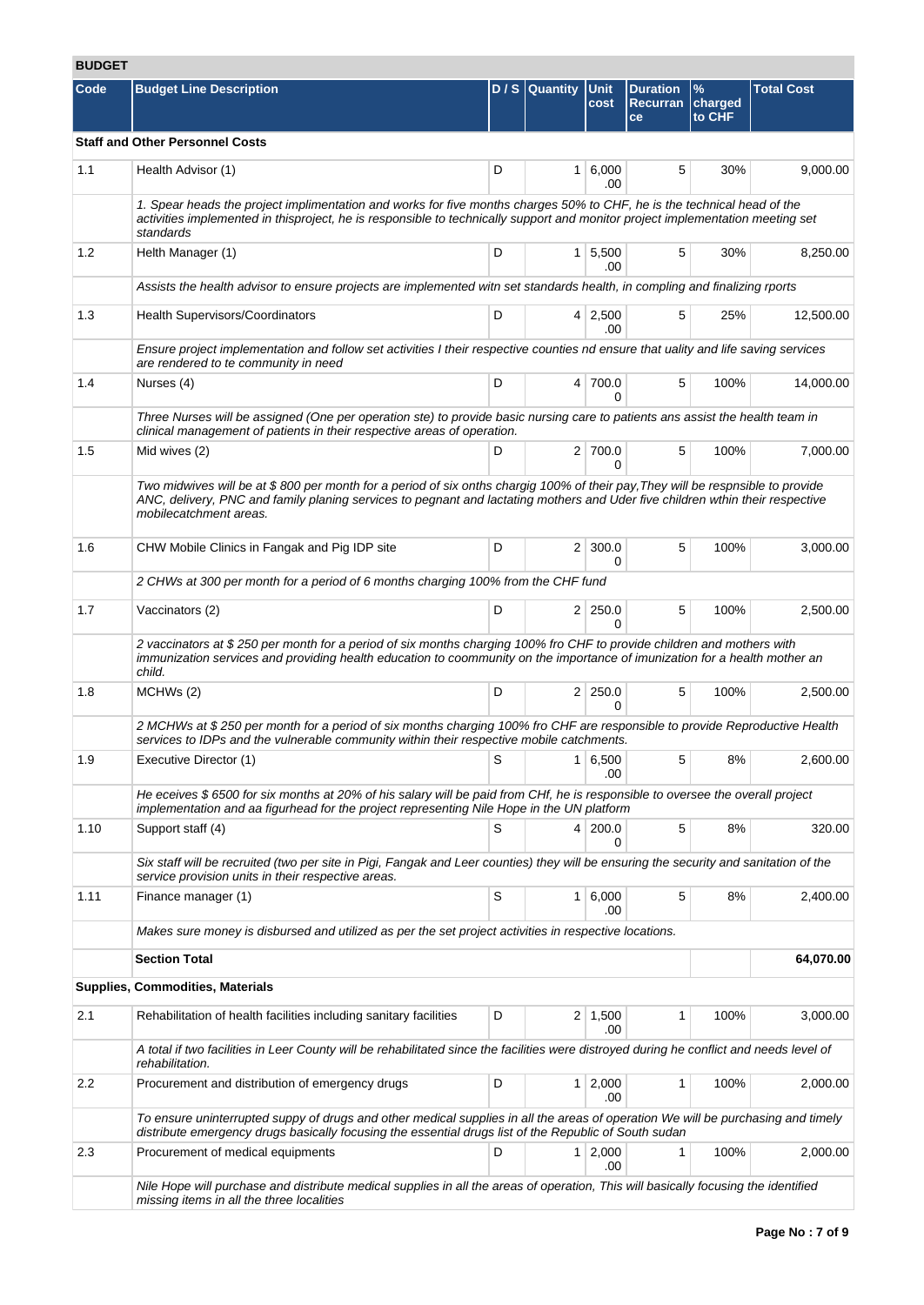| 2.4              | EP&R Training (Pigi, Leer and fangak)                                                                                                                                                                                                      | D |           | 2   500.0<br>0        | 1 | 100% | 1,000.00  |  |  |
|------------------|--------------------------------------------------------------------------------------------------------------------------------------------------------------------------------------------------------------------------------------------|---|-----------|-----------------------|---|------|-----------|--|--|
|                  | 60 staff will be training on Emergency Prepardness and response                                                                                                                                                                            |   |           |                       |   |      |           |  |  |
| 2.5              | Communicable Disease Prevention and Control                                                                                                                                                                                                | D |           | 2   500.0<br>0        | 1 | 100% | 1,000.00  |  |  |
|                  | 68 health workers will be trained on communcabled disese control and management of comm disease                                                                                                                                            |   |           |                       |   |      |           |  |  |
| 2.6              | Clinical Management of Rape Survivors / CMR Training                                                                                                                                                                                       | D |           | $2 \mid 300.0$<br>0   | 1 | 100% | 600.00    |  |  |
|                  | A total of 32 Health workers (Midwives, Clinicaloffcers, Nurses and other health workers) will be traied on Maternal and child<br>health care                                                                                              |   |           |                       |   |      |           |  |  |
| 2.7              | Training VHC and health promoters on Hygiene promotion                                                                                                                                                                                     | D |           | 2 1,000<br>.00        | 1 | 100% | 2,000.00  |  |  |
|                  | A total of 150 (50 per county) VHC and health promoters on Hygiene promotion so as to rduce the prevalent acute watery<br>darhoea and other water born and water related diseases                                                          |   |           |                       |   |      |           |  |  |
| 2.8              | Transporting drugs and MoH supplies to respective facilities                                                                                                                                                                               | D |           | $2 \mid 1,000$<br>.00 | 1 | 100% | 2,000.00  |  |  |
|                  | Drugs and other medical supplies will be transported from the county headquarter to respective facilities through boat/river<br>transport and or local means will be used to reach respective destination to Fangak, igi and leer counties |   |           |                       |   |      |           |  |  |
| 2.9              | Setting up moble clinics                                                                                                                                                                                                                   | D |           | $2 \mid 1.000$<br>.00 | 1 | 100% | 2.000.00  |  |  |
|                  | Three mobile clinics will be setted up in selected hatd to reach and inacceible loalities,                                                                                                                                                 |   |           |                       |   |      |           |  |  |
| 2.10             | Sixty four health workers will betrained on Outbreak<br>investigation and response.                                                                                                                                                        | D |           | 1 500.0<br>0          | 1 | 100% | 500.00    |  |  |
|                  |                                                                                                                                                                                                                                            |   |           |                       |   |      |           |  |  |
|                  | <b>Section Total</b>                                                                                                                                                                                                                       |   |           |                       |   |      | 16,100.00 |  |  |
| <b>Equipment</b> |                                                                                                                                                                                                                                            |   |           |                       |   |      |           |  |  |
| 3.1              | Lap tops                                                                                                                                                                                                                                   | D |           | 1   1,000<br>.00      | 1 | 100% | 1,000.00  |  |  |
|                  | Purchase one laptop for the team working on the project to faciitate data collection and reporting.                                                                                                                                        |   |           |                       |   |      |           |  |  |
|                  | <b>Section Total</b>                                                                                                                                                                                                                       |   | 1,000.00  |                       |   |      |           |  |  |
| Travel           |                                                                                                                                                                                                                                            |   |           |                       |   |      |           |  |  |
| 5.1              | Flight cost for health staff (Pigi, Leer and Fangak)                                                                                                                                                                                       | D |           | 6 200.0<br>0          | 2 | 100% | 2,400.00  |  |  |
|                  | This will cater the transport cost for the medical/ technical and supporting team together with management to and from field to<br>juba UNHAS flight.                                                                                      |   |           |                       |   |      |           |  |  |
| 5.2              | Local field transport                                                                                                                                                                                                                      | D |           | 3   800.0             | 1 | 100% | 2,400.00  |  |  |
|                  | This will cater the transport cost withn espective counties to and fro county head warter and their respective operational<br>locations/payams.                                                                                            |   |           |                       |   |      |           |  |  |
| 5.3              | Fuel cost                                                                                                                                                                                                                                  | D |           | 3   2,000<br>.00      | 1 | 100% | 6,000.00  |  |  |
|                  | This will cater the fuel for boat to transport workers supplies and equpments to facilities.                                                                                                                                               |   |           |                       |   |      |           |  |  |
|                  | <b>Section Total</b>                                                                                                                                                                                                                       |   | 10,800.00 |                       |   |      |           |  |  |
|                  | <b>General Operating and Other Direct Costs</b>                                                                                                                                                                                            |   |           |                       |   |      |           |  |  |
| 7.1              | Office Rent                                                                                                                                                                                                                                | S |           | 1   4,000<br>.00      | 2 | 9%   | 720.00    |  |  |
|                  | This will support some 10% of thtotal office rent for ile Hoe pe Juba coordination office rent @5000/month                                                                                                                                 |   |           |                       |   |      |           |  |  |
| 7.2              | internet                                                                                                                                                                                                                                   | S |           | $1 \ 2,000$<br>.00    | 2 | 10%  | 400.00    |  |  |
|                  | This will catter the internet support cost for Juba coordination office and Fangak bush internet services to facilitate field office<br>communciation and reporting                                                                        |   |           |                       |   |      |           |  |  |
| 7.3              | <b>Bank Charges</b>                                                                                                                                                                                                                        | S |           | 1   184.0<br>0        | 2 | 100% | 368.00    |  |  |